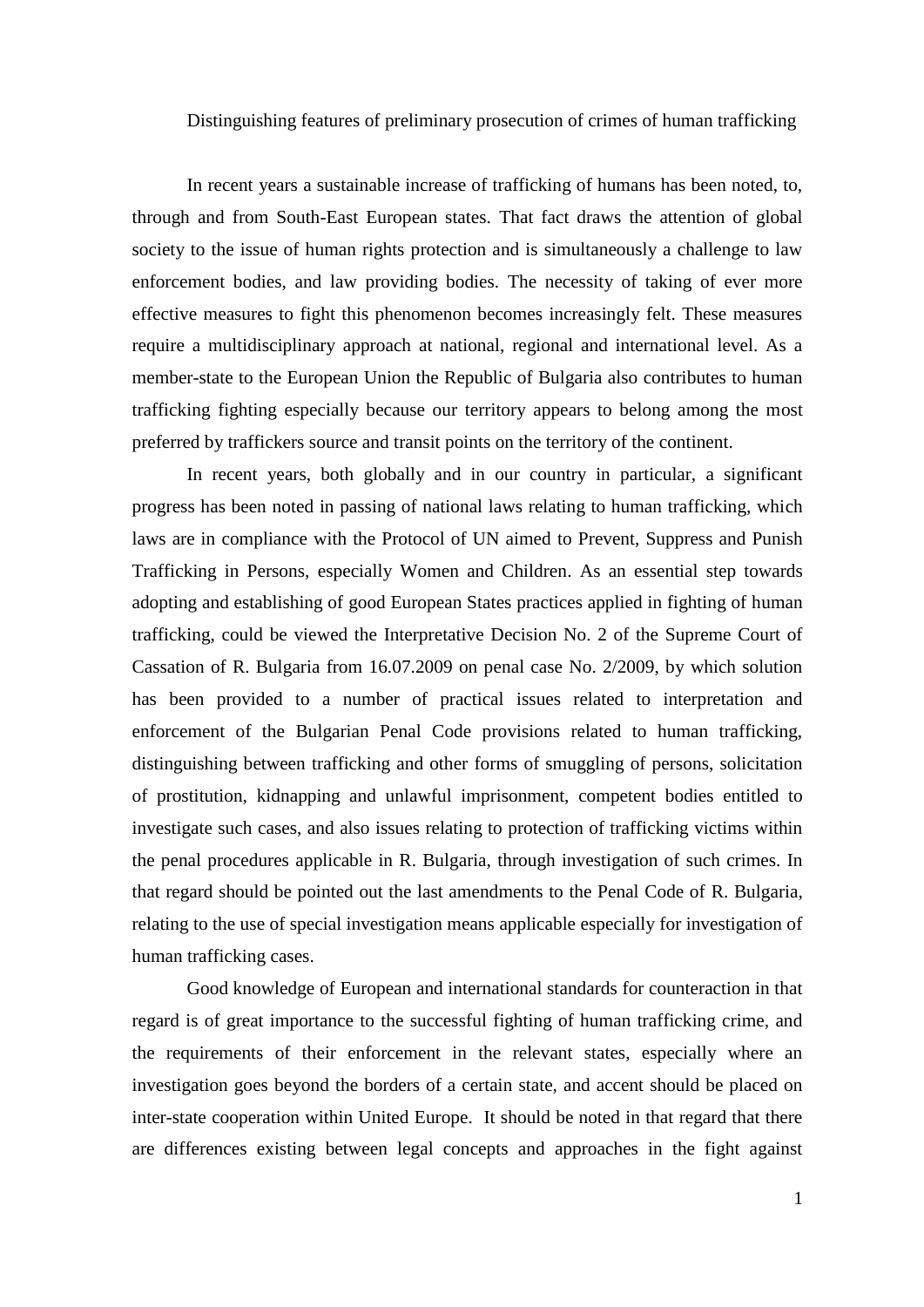trafficking, which are specific for each EU member-state, and these are especially evident in newly joined states such as Bulgaria. That fact, along with differences in understandings about the role of judges in society, which are based on the political, historic and cultural development of the relevant state, are an additional impediment to good communication at international level between competent bodies assigned with fighting of crime functions.

The crime of human trafficking is a typical example of crimes characteristic of the  $21<sup>st</sup>$  century – the era of globalization. In the last 10 years, human trafficking victims amounted to hundreds of thousands, especially in the area of South-East Europe. As a negative phenomenon accompanying human trafficking should be mentioned money laundering as a result of which billions of euros are globally accumulated annually, and this is comparable only to illegal profits gained from global drug trafficking. The forms of exploitation from which huge profits emerge are different but they are all related to violence and human rights abuses. They vary from sexual and labor exploitation, to domestic slavery, perpetration of crime, live human organs extraction, forced military service, and fraud.

Once organized and operating at state-wide or regional level, trafficking develops fast and spreads outside the state and places strategic risks about the stability and future of the state, expressed in destabilization of existing labor markets and sex service markets, growth and diversification of organized crime, economic destabilization through money laundering, demographic destabilization, growth of corruption in the public sector, corruption in politics and purchase of political power, destabilization in internal funding of economy.

The circumstances shown above have found adequate reflection in the legislation of our country, which marks a trend of attempts to have it harmonized with European requirements in that field, and achieve balance between home politics and international interests.

Issues originating from human trafficking find adequate understanding on the part of law enforcement and law providing bodies of R. Bulgaria, the state being a preferred source and transit point of traffickers. Proof of that understanding is the adoption of a number of measures for strengthening of control at the internal and external borders of our country considering the circumstance that transportation across state borders is a particularly important aspect of international human trafficking.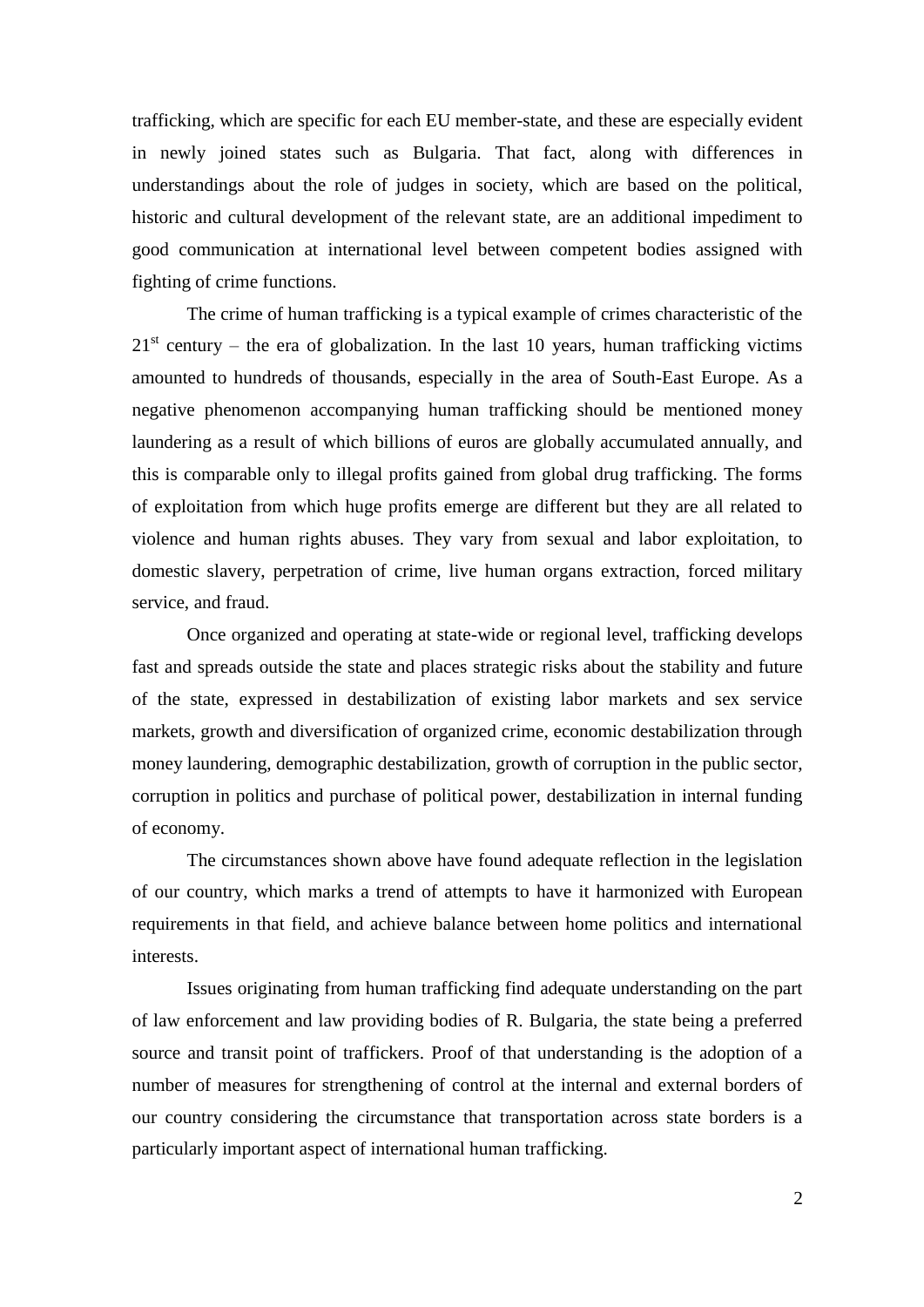Prior starting to develop an adequate policy of counteraction to human trafficking it is necessary to clarify the painful effects of the crime on the victim, and its human rights. On that basis alone one can develop a policy of fighting human trafficking, oriented mainly to human rights protection. Of utmost importance to police officers, prosecutors and judges is to understand why violence victims would not at first be able to recall what has happened to them, and any attempt to make them recall would thus be fruitless to investigation, and would rather create potential for having the victims yet again traumatized. All institutions which come in contact with human trafficking victims should bear in mind their specific needs and rights, and also the fact that they can be made victims again.

Attempts to achieve international consent on issues relating to fighting of human trafficking have been made via various conventions, protocols, decisions and recommendations, addressing human trafficking directly. Among them is the UN Convention against organized crime, the UN Protocol aiming to Prevent, Suppress and Punish Trafficking in Persons, especially Women and Children, which complements the UN Convention against organized crime and which can be considered as one of the most important documents on the issue of human trafficking; the UN Protocol against smuggling of persons by land, sea and air, which complements the UN Convention against organized crime; the Committee under the UN High Commissioner for Human Rights – Recommended principles and directives on human rights and human trafficking; the declaration of South-East Europe on fighting human trafficking; the Europol Convention; Recommendations of the Council of Europe; the Brussels declaration on prevention and fighting human trafficking. The documents listed so far are an expression of the development of policy of fighting human trafficking where central role is attributed to human rights observance. That concerns primarily the UN Protocol against human trafficking, the corner stone of which are the human rights of trafficked victim. All these documents have in one form or another been adopted in Bulgarian internal legislation which is complied with our traditions in the fields of penal law and proceedings, the specifics of our justice system, and the level of political and economic development of our state. It has been thus proven that we believe that harmonization of the national legislations and policy on that issue of each single EU member-state, will be of great benefit to international cooperation. As basis of that harmonization have been also taken the Convention against international organized crime and the Protocol against human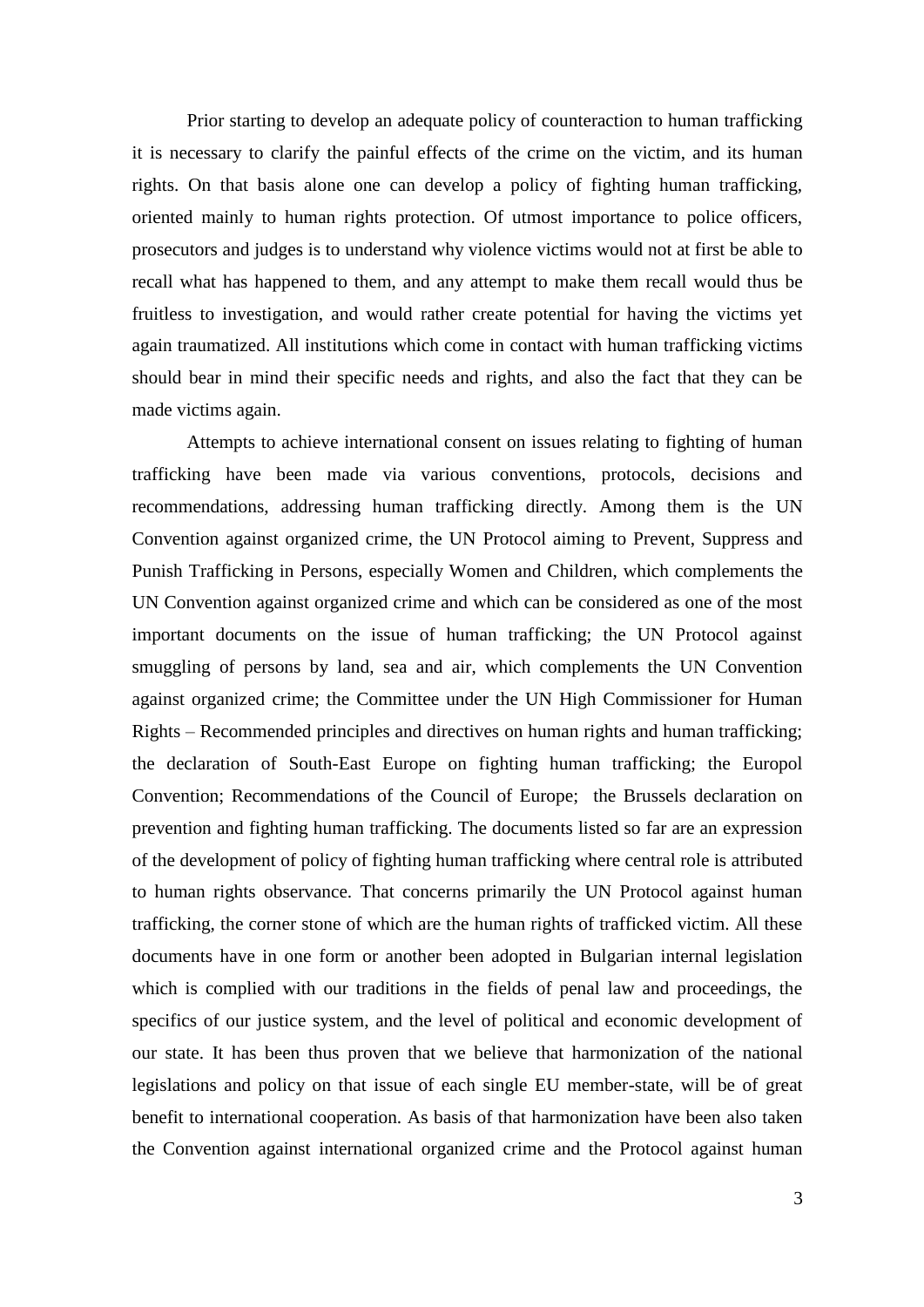trafficking, which complements it, both adopted in Palermo, and also other documents. The ambition to unify the procedures of counteraction to trafficking in the fields of penal law, has been incorporated also while developing national policy and strategy about human trafficking in R. Bulgaria, which underlines the role of the State in enforcing of an effective program of prevention, and support and protection to victims, an amendment to law, and investigation and penal proceedings against traffickers.

On the basis of bilateral and multilateral cooperation, effort has been made in our country to make researches, organize multimedia campaigns, and implement social and economic initiatives aimed at prevention of human trafficking. All these measures should be complied with the recommended principles and directives about human rights and human trafficking, transmitted by the High UN Commissioner for human rights, which always contains the principle: "Strategies, which are aimed at prevention of human trafficking, should define demand as its prime reason".

Another type of prevention, which was taken into consideration for our legislation, is expressed in measures aiming to put an end to criminal behavior or prevention of crime which might be perpetrated, including the possibility to make the victim a victim again (revictimization). The main pillar of that prevention is following a strict policy as regards prosecution and conviction of traffickers. In that regard a number of recommendations have been approved in Bulgaria, in accordance with which a normative basis should be developed for effective and corresponding sanctions to that crime (including measures of detention leading to extradition, where these concern foreign persons).

Parallel to development of adequate judicial practice, representatives of the Bulgarian state bodies engaged with prevention and fighting human trafficking, take part annually in special training programs for increasing their competence and learning from the experience of other countries, which is also a way to facilitate international cooperation on such cases.

In recent years, providing of protection to victims is becoming one of the main priorities of the strategy for fighting human trafficking, incorporated in Bulgarian legislation. For instance, prior to releasing a defendant on whatever grounds, a thorough assessment is made whether such defendant could endanger the security of other persons who had taken part in the penal prosecution. In that aspect, it has to be assessed to what extent the defendant may be given access to the documentation under the penal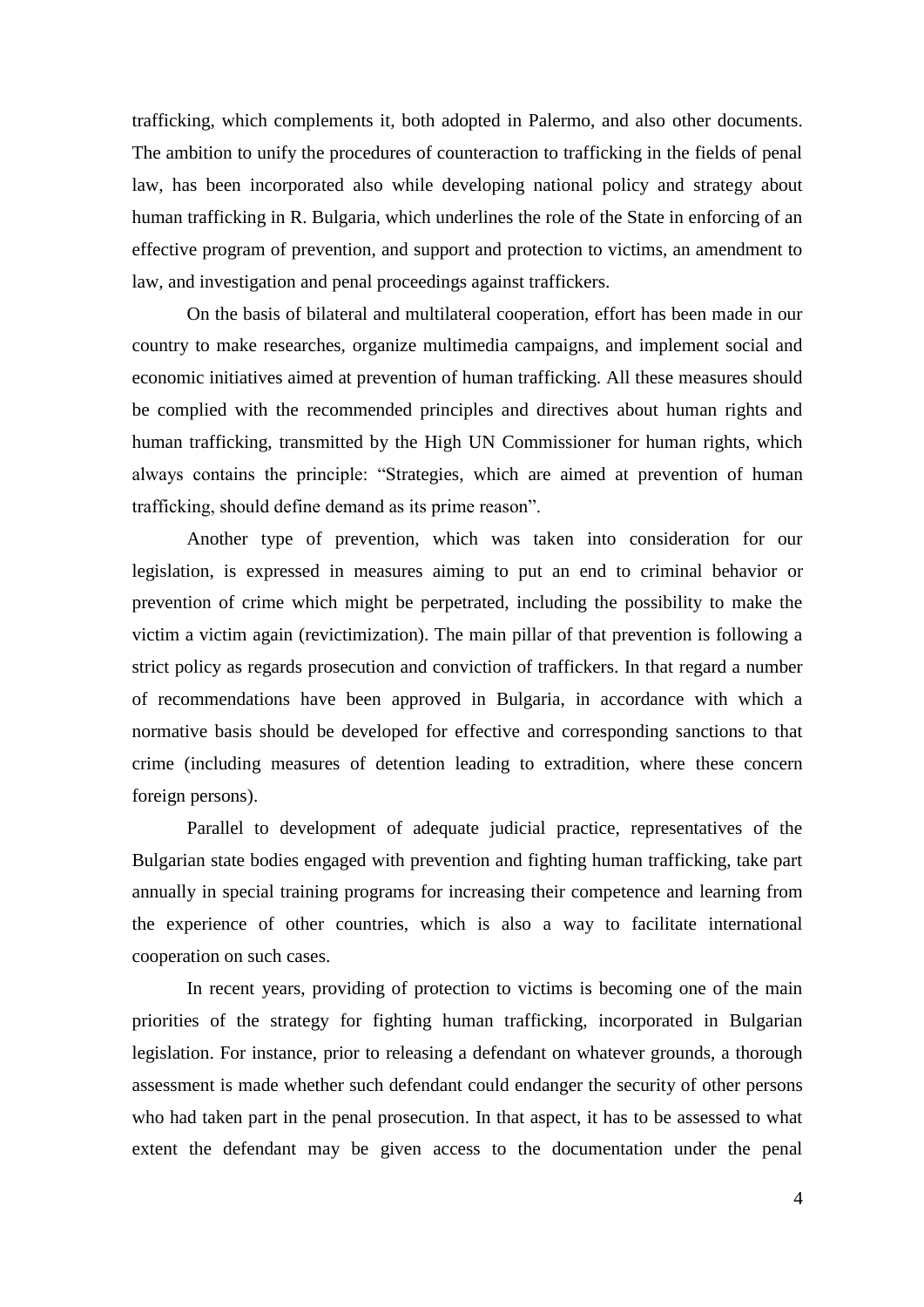prosecution, in view of the defendant"s being able to collect information about the victim"s personal data. Such considerations make good grounds to deny the defendant access to such files until the pre-court stage of the proceedings have been completed, lest it hampers the investigation process, and also in view of securing personal safety of the victims.

Counteraction to organized crime does not consist only of individual acts against certain persons but rather involves weakening and destruction of the means, which are used for criminal activities. Taking these circumstances into account, penal measures have been provided in our national legislation, of confiscation and taking away of property of traffickers, which is in accordance with Art. 12 of the UN Convention for fighting of organized crime. Taking away is enforced regardless of the conviction, and concerns the entire property of the persons.

Under Art. 9 of the UN Convention against international organized crime, in Bulgarian legislation have been adopted legal and administrative measures of prevention, establishing and punishing of corruption among state employees. Anticorruption measures are necessary and obligatory provisions for prevention of law enforcement bodies from the influence of criminal organizations, the latter being particularly necessary for the effective fighting of international trafficking.

An important factor for the success of a penal prosecution of human trafficking, is the immigration policy of our country. In that regard, the operation of a number of organizations specialized in providing assistance to trafficking victims, is of great importance. Nevertheless, no solution has been provided yet to the issue of granting residence to trafficked persons based only on the grounds that they have been the object of violence and of grave exploitation, and that they are still endangered.

In accordance with Art. 6 par. 6 of the Protocol against trafficking, there is a law in effect in our country, for providing of compensation to victims of crime, including persons who had been the object of trafficking. Under the provisions of that law and by availability of circumstances provided in it, the victim is entitled to receive compensation for damages suffered, by means of temporary indemnification, claimed damages or compensation for damages incurred on the part of the traffickers, by way of filing of civil claim.

Art. 10 from the Protocol against trafficking obligates the countries and their lawproviding bodies to exchange information so as to define whether the persons illegally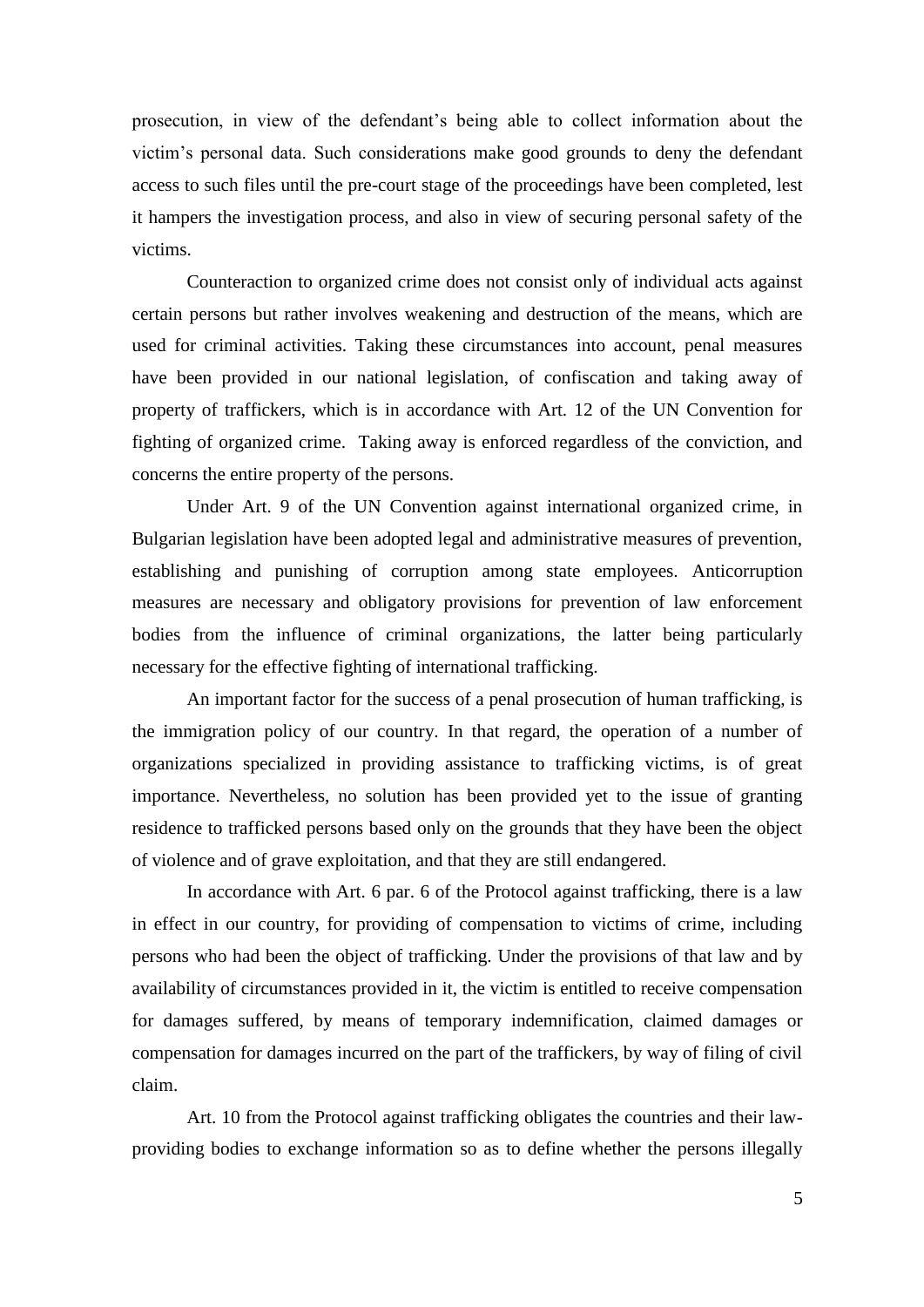crossing the borders are criminals or trafficked victims. That information is used mainly to uncover the methods and manner applied by organized criminal groups for human trafficking, including methods and manner of recruiting and transporting of victims, routes and communications between persons and groups dealing in trafficking, and the possibilities for their exposure. The UN Convention against international organized crime contains a broad specter of formulations relating to international cooperation in the judicial system. In that regard, our competent state and judicial bodies have also taken a number of measures. It has been recognized that effective cooperation should be achieved at two levels. On the first place, cooperation is needed at operative level – an operating network for counteraction to trafficking; participation in workshops, trainings and practical cooperation; and acquisition of knowledge on the spot about the legal and organizational frameworks in the relative countries helps to understand the opportunities for action, and the difficulties, which law enforcement bodies are faced with.

Of utmost importance to fighting of human trafficking is EU member-states cooperation in the judicial area, which has been improving in recent years. In that regard, active cooperation is developed at the points of contact established in the European countries, and also between workgroups created during the years, whose principle objectives involve mediation aimed at facilitating cooperation among EU member-states, and providing of legal practical information of mutual interest, i.e. improvement to coordination among judicial bodies in the member-states.

It is not possible to achieve such a close cooperation in all EU member-states affected by human trafficking, which is due to differences in the legal framework. That is where international legal standards become useful as means of providing communication opportunities based on generally recognized, standardized and formalized procedures. The UN Convention on organized crime and its accompanying Protocols significantly contribute to the development of effective means of international cooperation in the fields of the judicial systems of the states.

Nevertheless, human rights remain the starting point in fighting human trafficking. The human rights of trafficked victims are in the center of all attempts of prevention and fighting of human trafficking, and support and recovery of victims. Cases of so called "good practices" have been opened and successfully closed thanks to the fact that real understanding and compassion regarding the victims" needs and problems has been shown, and goodwill for their solution on the part of the authorities. The Bulgarian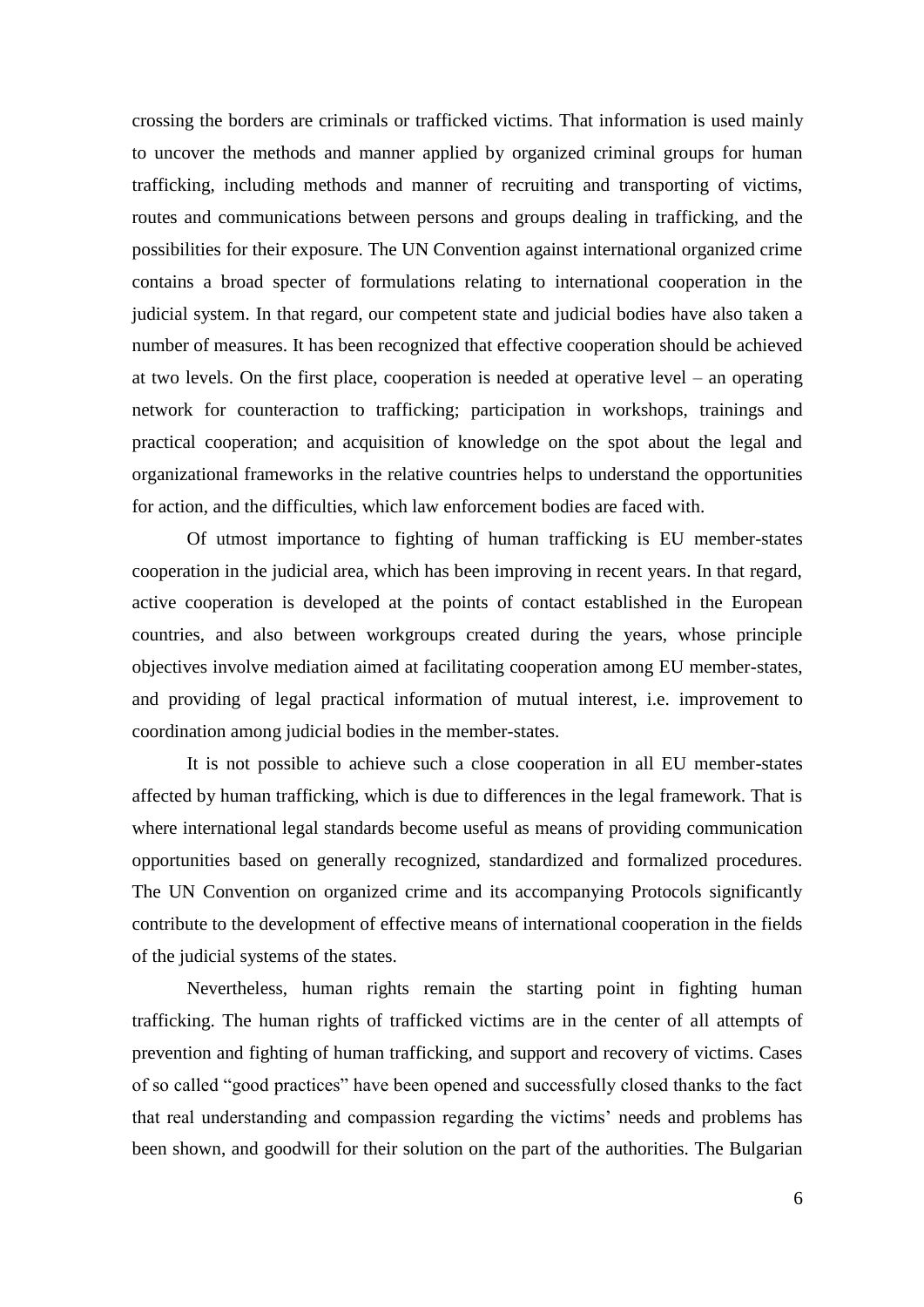Code of Penal Procedure (CPP), art. 75, regulates the rights of crime victims in unison with the UN Declaration on the main principles of justice for victims, which also defines the major criteria of justice for victims. Nevertheless, it is necessary to implement new and effective mechanisms for victims' protection in order to enable them to have access and actively participate in the penal proceedings.

The long and full of amendments history of international documents treating human trafficking reflects the difficulties encountered by international society in their attempts to achieve consent on a generally valid understanding and enforcement of these documents. That history was started with the International Agreement for the Suppression of the White Slaves Trade, dating back to 1904. Among the documents of importance should be listed also the European Convention on Human Rights, and the Charter of Fundamental Rights of the European Union, which contain clarifications of the main concepts about slavery, servitude and forced or compulsory labor. The international documents provide basis for good practices directed at fighting human trafficking, which obligate the individual states to adopt legislative amendments in order to bring their own legislations in accordance, and achieve unified means of fighting that global phenomenon. In that regard R. Bulgaria also fulfils the international duties undertaken by it, by developing various new laws and amending already existing ones within the framework of the Penal Code and the Code of Penal Procedure, in accordance with the international requirements. Attempts have been made to cover as fully as possible all possible forms of human trafficking manifestation, where punishability varies in accordance with the various qualified elements. Various forms of joint criminal activities have also been covered. Special attention has been paid to organized criminal groups where the mere participation in such has been proclaimed a crime. Thus, in Bulgarian legislation has been incorporated the provision of art. 2 of the UN Convention on fighting of international organized crime, which introduces the term "organized criminal group" whose definition given under the Bulgarian legislation, is maximally close to the one provided under that international act.

The concept of violence as means used by traffickers is developed in detail in our legislation. Violence may be present at any stage of the process of trafficking. Fraud as a means, especially in trafficking for the purpose of sexual exploitation, has also been covered in Bulgarian legislation, especially because it is most frequently applied in the traffickers" business. Even though, no legal definition has been provided yet about the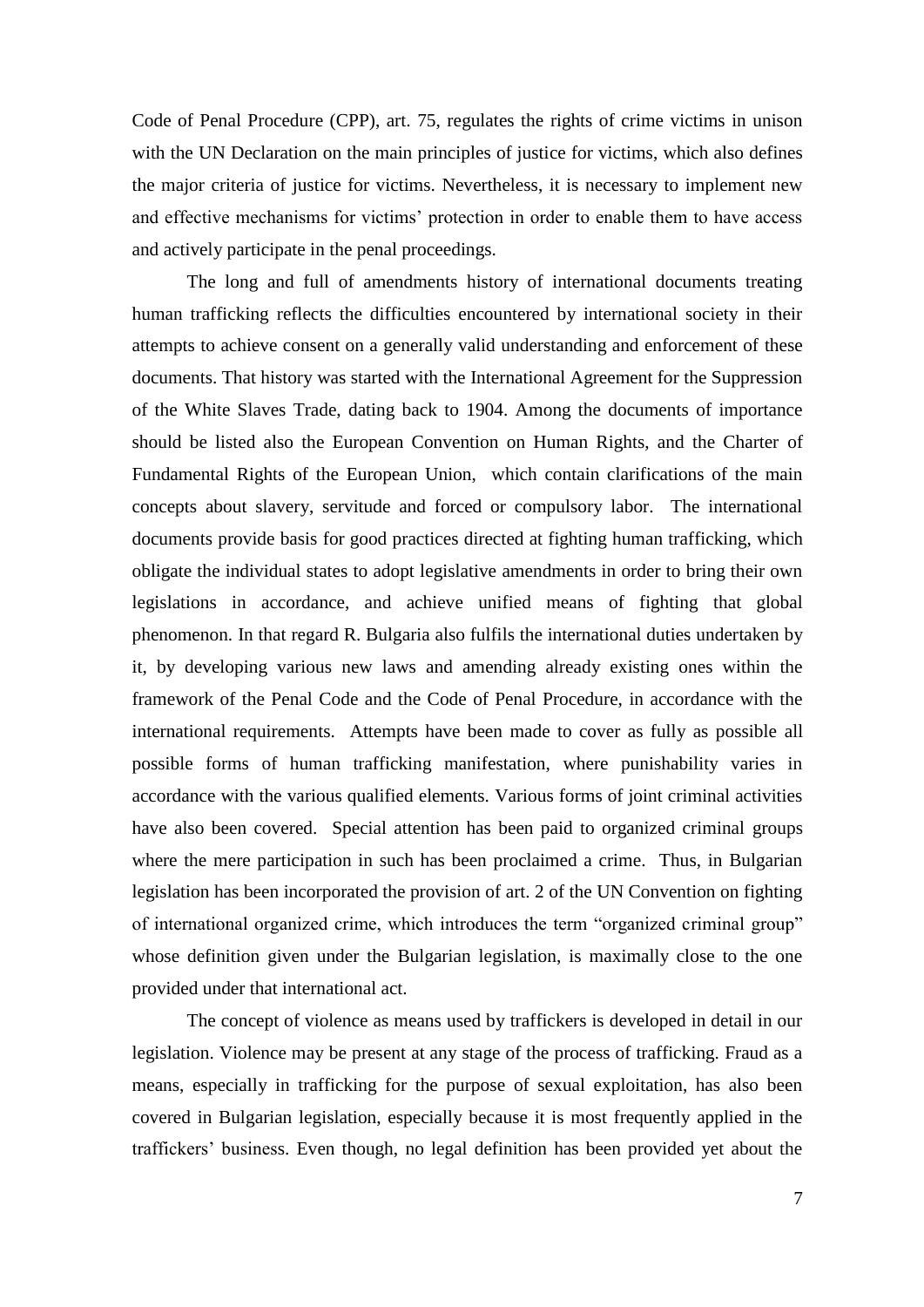concept of "misuse of situation of dependency (vulnerability)", which method is often applied in trafficking, treating the concept as a case where the person, who is the object of trafficking, has no other choice but to remain in that position, e.g. a form of binding via indebtedness, dire poverty, or subordinate position of a woman in patriarchal and family groups (in gypsy ethnic groups, for instance).

In the definition of trafficking given under Bulgarian law, various prohibited objectives based on the concept of exploitation have been encompassed. Apart from sexual exploitation, the definition covers also compulsory labor and slavery.

In fulfilling international obligations under the Convention, Bulgarian legislation has incriminated also money laundering of funds originating from the perpetrated crime of trafficking. In that regard have been developed and enforced a number of preventive measures, as control regimes of banks and financial institutions, bilateral and international cooperation, financial intelligence teams, measures of detection and monitoring of movement of cash and other papers which have crossed the border.

As another measure of prevention of organized crime, priority is given to prosecution of corruption in public and state sectors.

Considering the dangerous potential capacity that criminal groups may interfere in the investigation of penal cases via threatening, and bribing of witnesses and officers in accordance with Art. 23 of the Convention, the Penal Code has provided clauses which aim to protect public relations arising in the process of realization of the penal prosecution, namely: using of physical force, threats or intimidation, promises, giving or taking of benefits to or by civil officers and/or investigation bodies; instigation to perjury or interference at giving of witness testimony or fabricating of evidence. The Code of Penal Procedure (CPP) has provided also for a number of measures to stimulate giving of truthful witness testimonies, among which the opportunity provided under art. 123 of the CPP, namely protection measures for witnesses. In that regard should also be noted the most recent amendments to CPP related to the aggregate of evidence sufficient to substantiate an indictment or conviction, so currently it is possible to have that aggregate composed only by evidence collected via Special Investigation Means (SIMs) supported by the testimony of a protected witness.

The legislative measures listed above have been adopted within the process of harmonizing of the local legislation, to European standards. In the past years, Bulgarian legislation has come substantially closer to matching definitions and procedures provided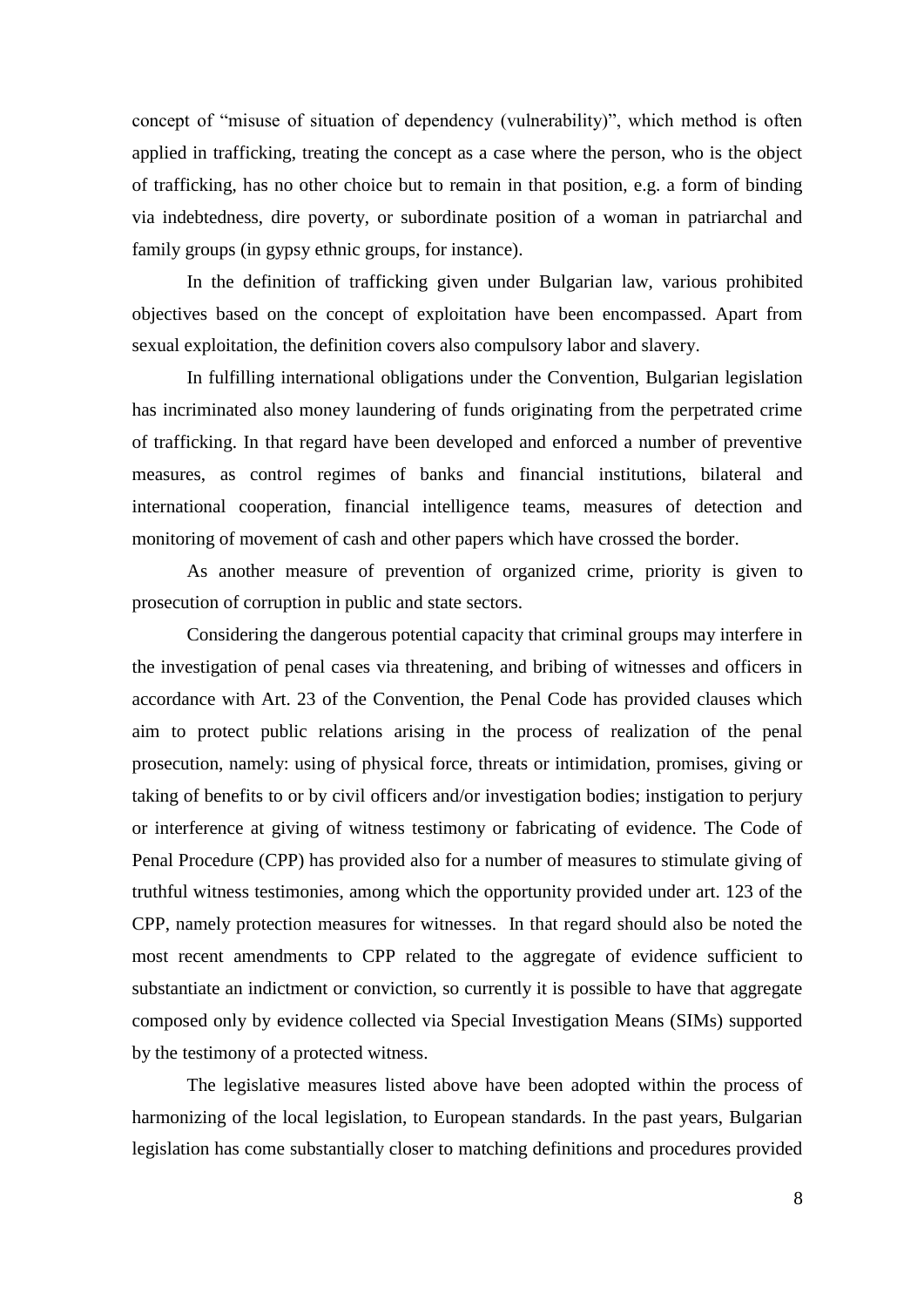under, or incorporated in European laws on human trafficking. That contributes to more clear identification of human rights abuses, total uncovering and investigation of the phenomenon, formulation and coordination of effective programs for fighting of trafficking, and cross-border cooperation. A large step in that direction was made by the adoption of the statement contained in the exposition of Explanatory Decision No. 2 from 16 July 2009 of the Supreme Court of Cassation (SCC), regarding human trafficking. It provides clarity about the various executive actions in trafficking, and the objectives of that crime. Solution has been given to some difficult practical issues on making distinction between trafficking and other similar or related to it forms of criminal activity, like kidnapping, smuggling of persons, and placing in situation of dependence. Various hypotheses have been discussed, of assimilation and real aggregation between trafficking and other criminal acts. Listing and analysis have been provided about various penalprocedural means used widely in investigation of trafficking, namely using of protected witnesses, and also clarity about the bodies competent to do the investigation depending on the place of perpetration of the crime, especially in the hypotheses of external trafficking.

The recent amendments to the Code of Penal Procedure provides also for more effective application of the Special Investigation Means (SIMs).

Our legislation though, still lacks special provisions for releasing from liability persons, who have perpetrated crimes in the process of their being victimized, which is often the case in human trafficking. In that regard, one has to rely on already established rules in the Penal Code, like rules concerning dire necessity and inevitable self-defense but they can cover only a small portion of the possible hypotheses, and thus proves to be absolutely unsatisfactory.

International standards have also been adopted in the context of fair trial not only regarding defendants, but also regarding victims, and their access to justice, fair treatment, compensation and support. Under CPP, victims of crime are entitled to be informed about the development of the penal proceedings and receive protection regarding their personal safety. In that regard, opportunities have been provided to precourt bodies to undertake preliminary detention of the defendant. The provisions of the European Arrest Warrant and trial transfer are ever more widely applied. In relation to the increasing need of international cooperation on cases of external trafficking investigated by Bulgarian competent bodies it is necessary to develop effective legal mechanisms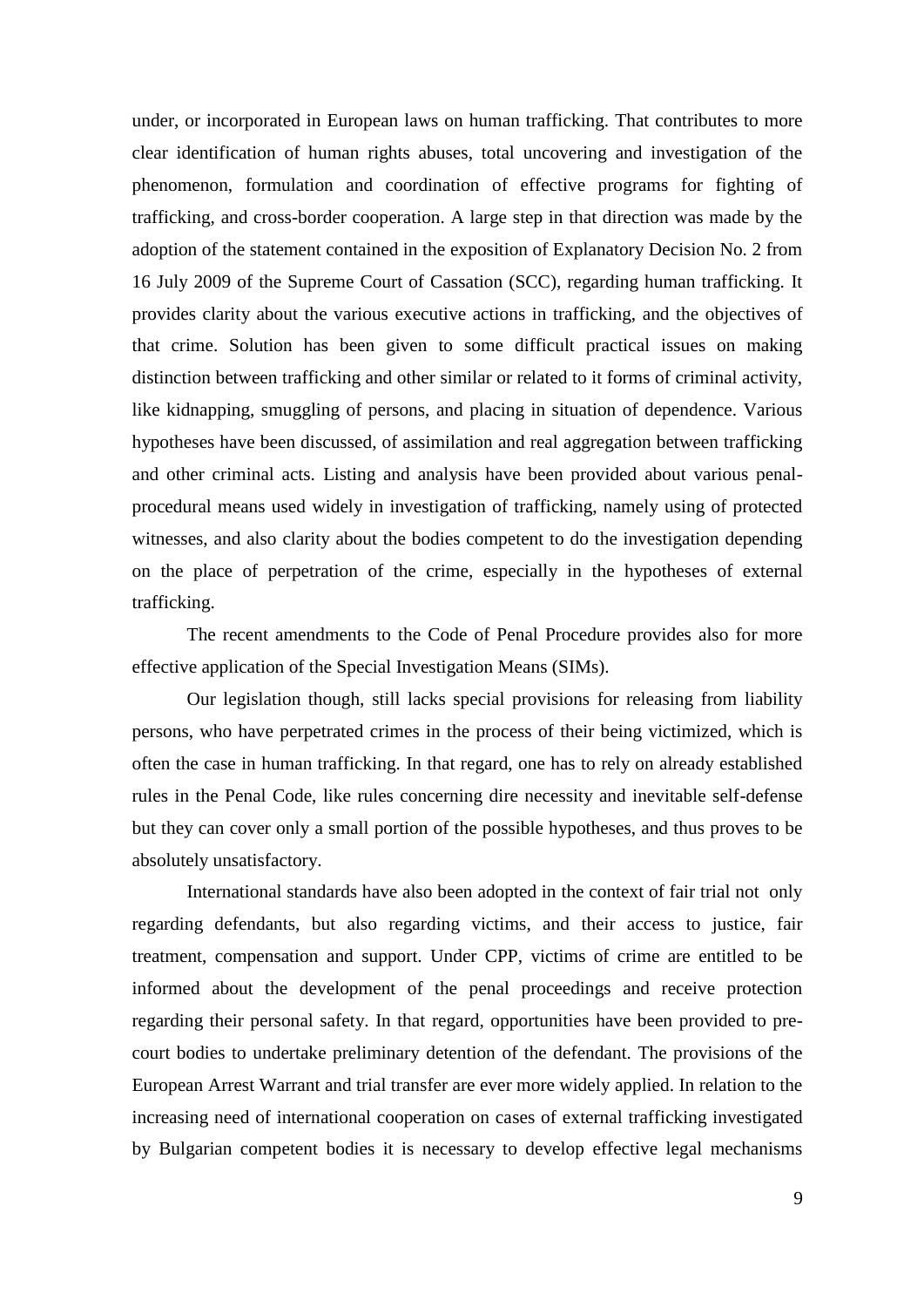aimed at removal of currently existing obstacles, some of which involve untimely and incomplete feeding of information on arrested Bulgarian citizens – either perpetrators or victims of human trafficking, in view of taking adequate measures. As an additional guarantee to enable Bulgarian courts to convict their citizens and take timely measures in that regard, a mechanism should be provided, by which data could be provided by request even though no pre-court proceedings have been opened. These are cases where court and executive bodies perform a special form of out-of proceedings activity, called checking. It is regulated under the Judicial System Act and within its framework the competent bodies should assess whether sufficient data is available of perpetrated crime of general nature, which is a necessary prerequisite to open pre-court proceedings.

The stated above is a review of the most significant aspects of the policy on prevention and fighting human trafficking, by using the instruments of penal law and procedure in R. Bulgaria, in compliance with the European and international legislation in that area. In view of more detailed clarification of the peculiarities and opportunities provided by our national laws in the field of international cooperation in fighting human trafficking, it is necessary to present a brief summary about penal procedure mechanisms applicable in the processes of the two principle stages of Bulgarian penal trials – court and pre-court stage, and also out-of-procedure activities implemented at the stage of checking.

Investigating crimes under article 159a-159g of the Bulgarian Criminal Code shows regularities and reoccurring distinguishing features, which allow us to better analyze the stages of the process of disclosing the crime and placing guilt.

I. Preliminary check

The Bulgarian Code of Criminal Procedures requires the existence of two premises in order for penal prosecution under article 207 to begin – "legal grounds" and "sufficient evidence". According to article 208 there are four legal grounds for initiating an investigation – signaling the preliminary prosecution bodies of a crime potentially committed, reports by the mass media of a crime potentially committed, confession of the person who has committed a crime to preliminary prosecution bodies or first hand uncovering of signs of crime potentially committed by the preliminary prosecution bodies. The majority of cases investigated in Bulgaria point out to first hand uncovering of signs of crime potentially committed as the most often used premise for initiating an investigation. The general practice is for officials of the Chief Directorate of the Border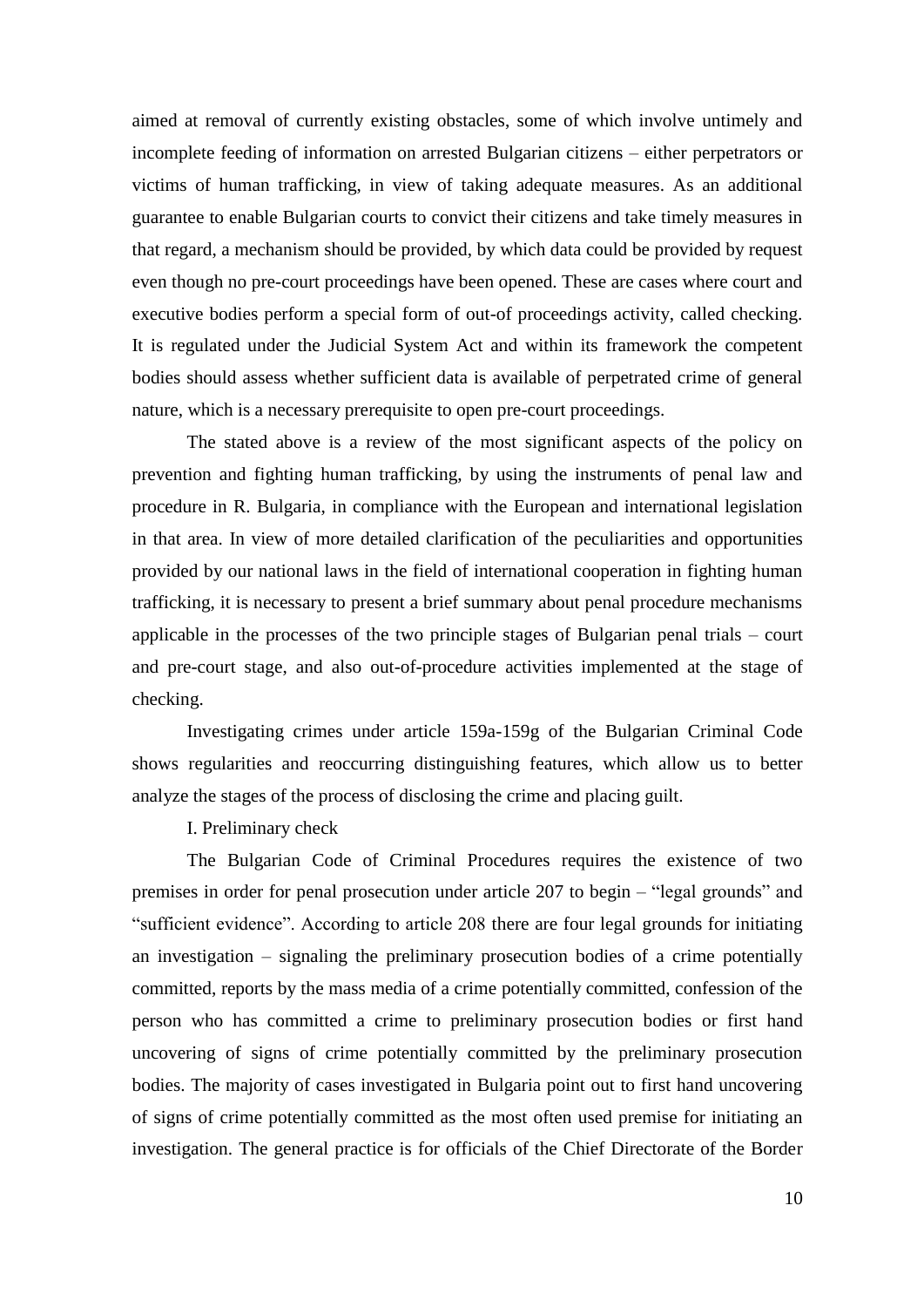Police or the Chief Directorate of the department of Combating Organized Crime to be the first to identify victims of human trafficking. In cases of transnational trafficking a signal can be received through lines of international cooperation. In a considerably less number of cases signaling the preliminary prosecution bodies of a crime potentially committed is used as the legal ground for preliminary prosecution. Such a signal is most often given by the direct victim of trafficking and once the trafficking has ceased and/or the victim at some stage in trafficking did not voluntarily participate in their exploitation. In some cases a signal can be made by the victim's relatives. On rare occasions, legal prosecution is initiated on grounds of a signal made by the mass media. There is no precedent up to date for the perpetrator of trafficking to make a confession to the authorities.

In most cases of a signal directed at the preliminary prosecution bodies of a crime potentially committed or first hand uncovering of signs of crime potentially committed by them, a so-called "preliminary check" is performed in order to gather sufficient evidence. Such a preliminary check is grounded in the Bulgarian Judicial Power Law and in almost all cases precedes initiating official judicial prosecution. Preliminary checks into crimes of human trafficking tend to run into two potential problems. The first problem is that it is in the investigation"s best interest not to give away any clues that the perpetrator is under suspicion of trafficking. In legal terms, this means that he or she cannot be questions in terms of the crimes he/she is suspected of and neither can any potential accomplices or persons close to him/her. This technically means that the scope of the preliminary check is sufficiently limited as the data acquired during questioning of the above mentioned is often key to uncovering and later on proving a crime has been committed.

The second problem that can hinder the preliminary check"s effectiveness is related to international judicial cooperation. When looking at past cases of human trafficking where international cooperation was deemed necessary, it can be noticed that not all countries agree to cooperate and even those who do are not always willing to provide information when asked to do by a prosecutor in charge of the investigation in Bulgaria. A reason often stated by foreign authorities for denying access to information is the fact that preliminary checks done in Bulgaria are not legally considered advanced enough stages of prosecution to validate the release of sometime sensitive information. This situation may be caused by foreign authorities' uneasiness when it comes to releasing information about their own citizens to other countries" legal bodies or fear that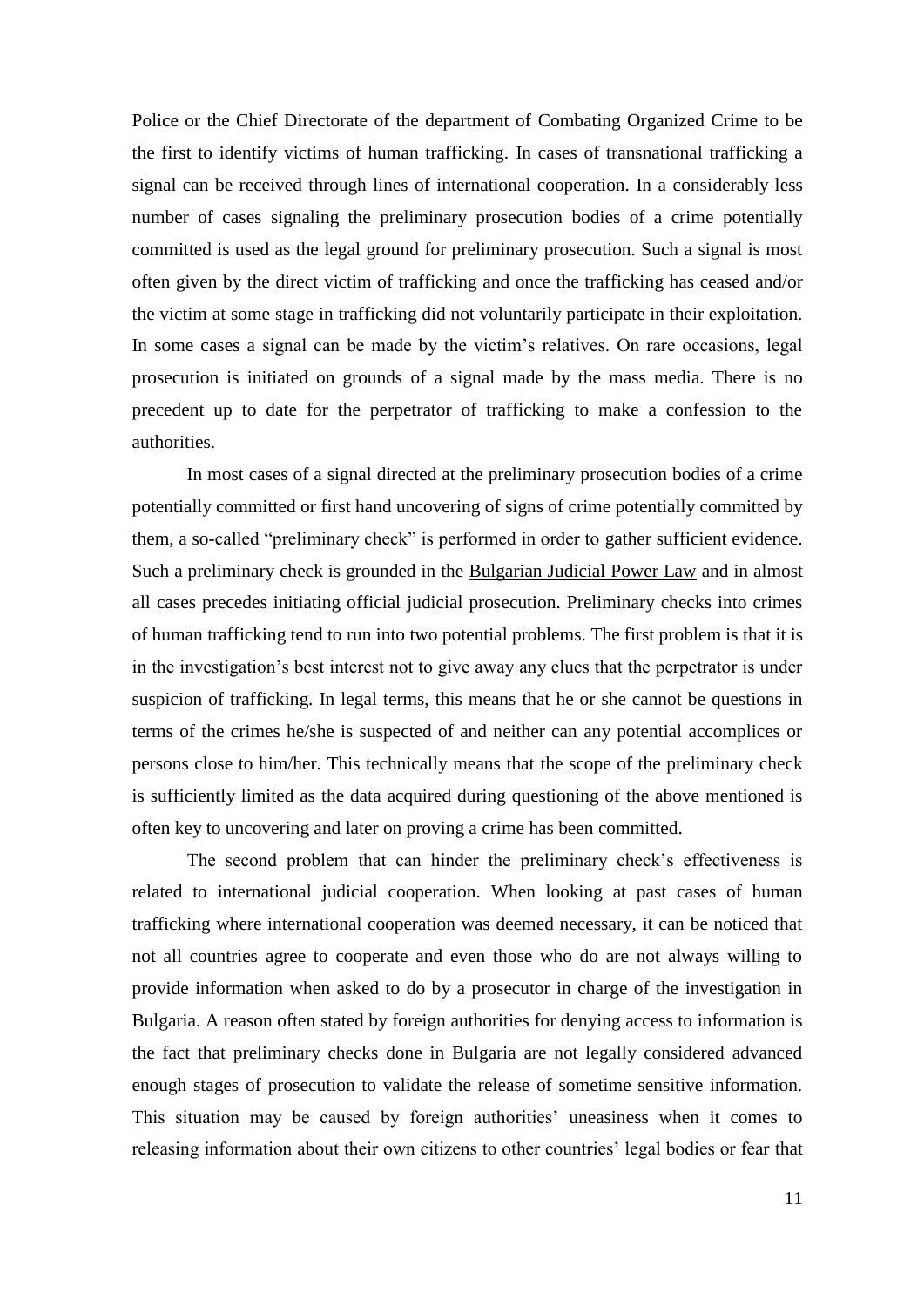their own investigation may be jeopardized by the release of such information to outside sources. Based on results of the preliminary check a decision is made whether or not to initiate an official penal prosecution. Therefore, often when it comes to investigating international human trafficking by a certain county, information about the potential perpetrator(s)"s criminal record in other counties and/or about victims in other countries and cases of exploitation existing outside the investigating state is crucial. Lack of such information can result in insufficient legal grounds for initiating legal action as the Bulgarian persecutor in charge of the investigation has only the signal made by a victim or her relatives as evidence. The above-motioned problems lead us to the conclusion that regulation and standardization of the proceedings for international legal cooperation in terms of human trafficking are much needed. Such deepening of cooperation will widen the scope for the Bulgarian authorities to initiate preliminary prosecution. In addition, evidence and data gathered during the preliminary check will automatically be used during the official proceedings.

## II. Investigation and Prosecution

When enough evidence has been gathered to prove that a crime has been committed under article 159a-159g of the Bulgarian Criminal code, the corresponding District Prosecutor's Office initiates the official legal action. In all cases of suspicion of human trafficking, information is gathered to establish whether the isolated case belongs to a network of organized human trafficking, in which case the case is referred to a higher-standing Prosecutor's Office. Investigation of cases of suspected human trafficking are conducted by district authorities but by the decision of the Supreme Prosecutor"s Office can be supervised by a member of this office. This means that the investigation is also directed by the highest prosecution authority in Bulgaria.

**1.** Immediate legal actions on behalf of the prosecution. Such actions are predominantly directed at gathering and preservation of evidence and are crucial for saving the so-called 'ideal evidence'. Such actions include eyewitness reports, detaining suspects, retaining all related books, documents and papers. Such immediate actions are the main source of evidence later on used in the proceedings of law. Crime scene investigation, which is normally one of the main immediate actions conducted by the legal authority, is often deemed irrelevant due to the nature of human trafficking. The main source of evidence for the prosecution in such cases is eyewitness and victim reports.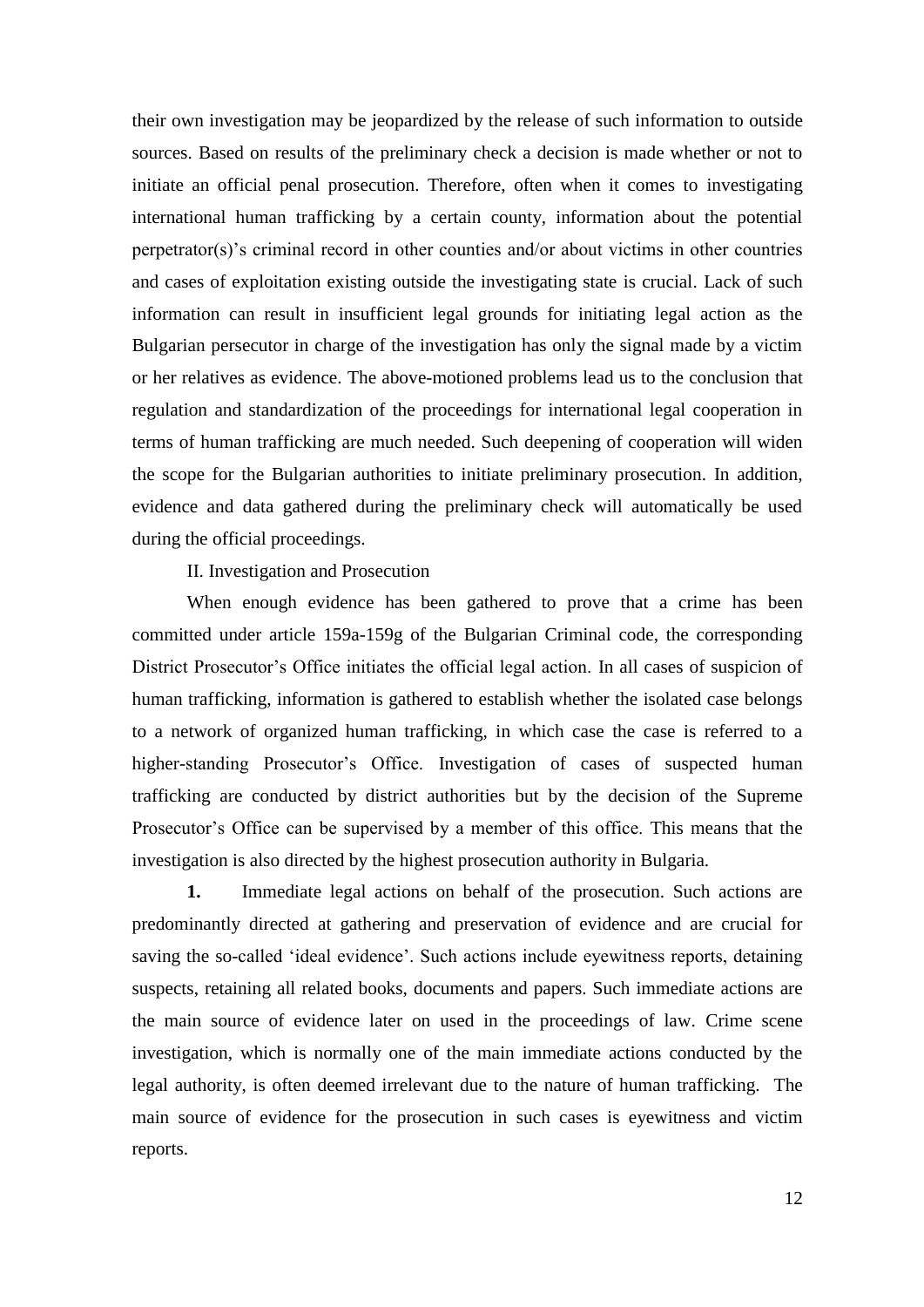**2.** Questioning of victim(s) of trafficking. According to Bulgarian Human Trafficking Law, victims of human trafficking are provided with government protection which extends to allowing temporary residence in the territory of Bulgaria, state cooperation in issuing victims identity cards, placing victims in special shelters, compulsory legal representation for underage victims, making provisions for professional training and education of victims etc. The above mentioned legal measures have been adopted by Bulgaria in accordance with Chapter 2 of the Council of Europe Convention on Action against Trafficking in Human Beings. According to the same law and the Convention, victims of human trafficking are also given special government protection under the condition that they cooperate in providing evidence against human traffickers. This type of protection is not offered in Bulgaria to victims of other crime categories and extends to allowing victims to reside in the territory of Bulgaria and/or continue their stay in special shelters for the duration of the legal activities.

According to article 26, paragraph 1 of the Bulgarian Human Trafficking Law, once the authorities executing the preliminary prosecution identify victims of human trafficking, such victims are immediately notified of their right to the above mentioned special government protection. Special protection is extended only under conditions of agreement to cooperate with authorities given within a month of the victims being notified. In the event of the victims(s) being under the age of 18, according to the Bulgarian Child Protection Agency, the time period is extended to two month. Explicit written agreement to cooperate is not required, as long as such an agreement has been noted in the prosecution protocol. The Prosecutor in charge makes the decision to place the victim under special protection within three days of the victim making an official request. Such special protection ceased to exist: 1. once the legal activities have ended; 2. if the victim who has been provided with protection resumes contact with the person(s) the prosecution suspects of trafficking and has the intention to use the victim"s testimony against; 3. if the prosecutor deems the victim"s agreement to cooperate to be fictitious; 4. if providing such special measures is deemed to threaten public peace and national safety.

In addition, apart from potential special protection, the victim must also be notified by the same authorities of his/her right to aid and financial assistance along with other victims of crime as stated in article 3, paragraph 3 of the Bulgarian Law for Relief and Financial Aid to Victims of Crime.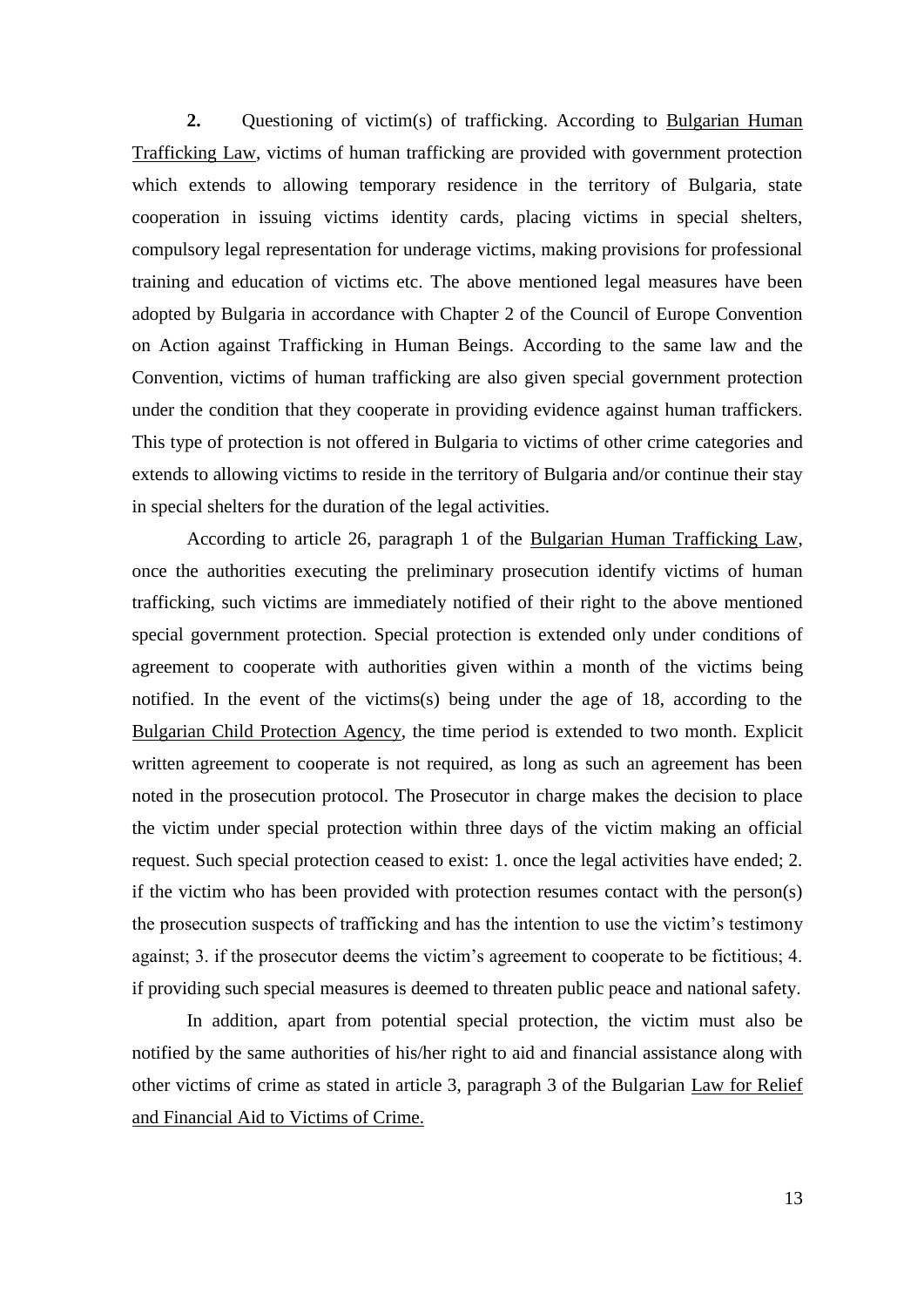**3.** Questioning of other witnesses. Identifying other person(s) capable of confirming reports made by the victim during the preliminary investigation is of crucial importance for the legal action conducted at the later stage. This is due to the fact that some cases require the identity of the victim to be kept a secret, in which case testimonies by other witnesses are necessary as a case cannot be sustained simply by the testimony by one or more anonymous witnesses.

There are different types of witnesses. One category is comprised of persons related to crimes of human trafficking by means of receiving sums of money or giving permission for their names to be used in money transfers. Evidence gathered from questioning of witnesses other than the victims can be valuable source of information. Nonetheless, witnesses are rarely willing to cooperate as their testimonies can incriminate them in actions sustaining human trafficking such as money laundering and tax fraud. Another category of witnesses is comprised of victim"s relatives who are influenced by their personal interest in punishing potential perpetrators and are therefore a valuable source of information concerning the relationship of the victims and the traffickers and collaborators, inner workings of trafficking networks, the duration of the victims stay abroad, any threats or violence against the victim etc.

A third category of witnesses are persons who have involuntarily or through their line of work are aware of facts and circumstances of importance to the ongoing investigation. Examples are accidental witnesses of violence against victims of trafficking are police, bank or border control officials.

**4.** Other actions taken during official investigation. In order to establish the movement of traffickers and the victims of human traffic and the route of money acquired through trafficking, certain verifications are made during the investigation: 1. inquiries into existing documents of identification (i.e. passports) of traffickers and victims of trafficking, inquiries into trips made abroad, including those made together by trafficker and victims, inquiries into money transfers made to and from relatives or acquaintances of both traffickers, victims of traffic or suspected accomplices, inquiries into existing bank accounts in the name of the traffickers or their relatives. During this process additional investigation is carried out in order to gather further information to prove a crime of human trafficking has been committed and the responsible perpetrators found. Considering the scale of the crime in question and the degree of complexity in proving a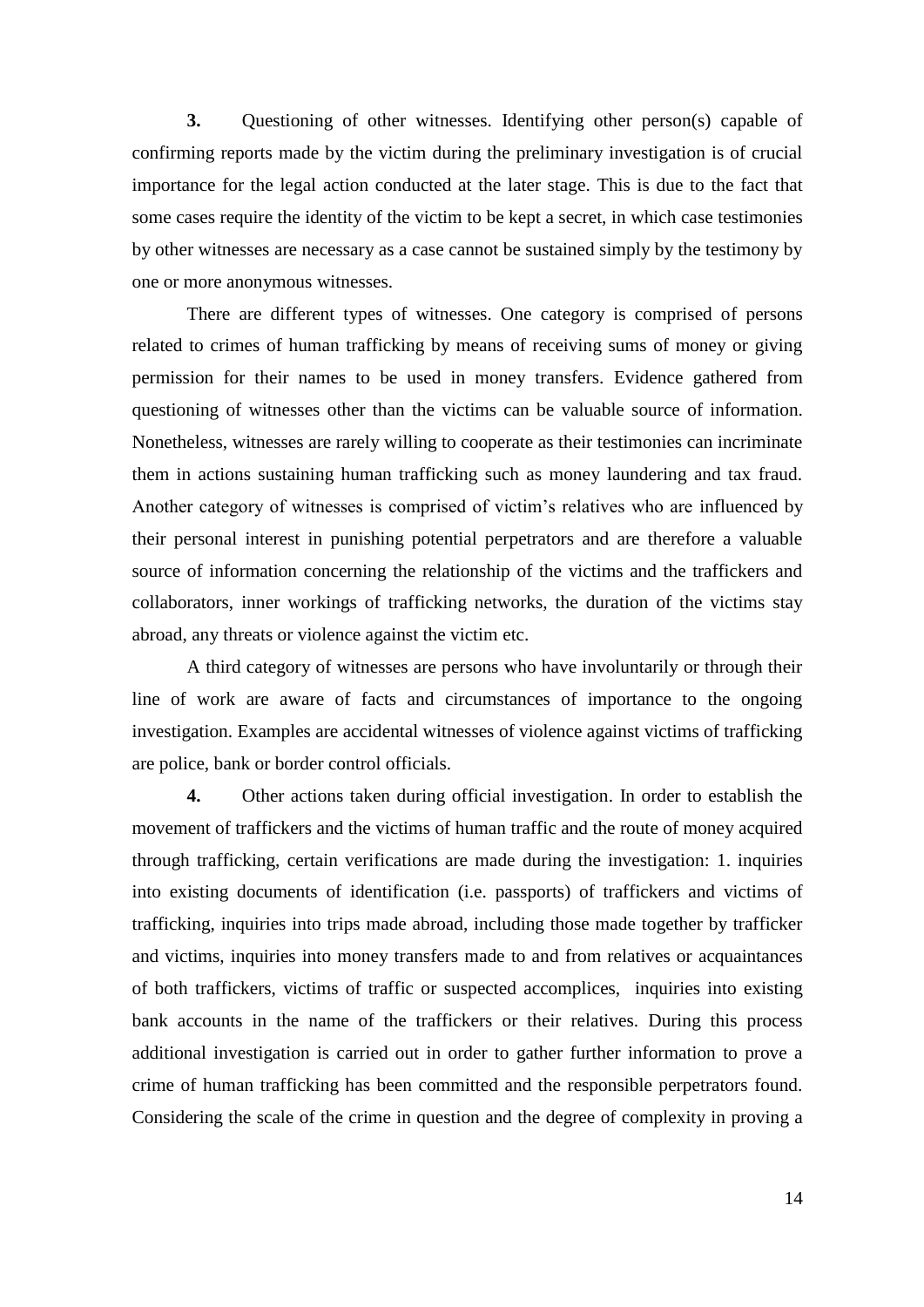crime has taken place, Special Intelligence gathering methods can be adopted. Such methods are for example undercover work, controlled delivery etc.

**5.** Preparing a claim for international legal assistance. Such a claim is always placed when international human trafficking is concerned in order to question suspects and gather documents etc. from other countries. The process of carrying out such a claim is considerably complicated in Bulgaria and it includes The Prosecutor in charge sending an official request to Supreme Prosecutor's Office, sending out materials to the Ministry of Justice, translation work etc. which contradicts the short investigation time framework set forth in Bulgarian Code of criminal procedures. Therefore, when there is no need for direct involvement in investigation but only gathering of information and documents, Interpol is asked to assist as logs as the state asked for help is a member. In terms of human trafficking, investigation assistance is mainly comprised of gathering data, circumstances and information concerning the crime and those involved. Such circumstances are for example: if the respective authorities in the state asked for assistance have taken up legal proceedings against suspects of human trafficking and if there is evidence of potential accomplices or other victims of trafficking.

**6.** Parallel financial investigation. Such an investigation is always required when human trafficking is suspected of taking place as it is interlinked with movement of funds. Financial investigation is important for two main reasons: 1. it helps gather indirect evidence supporting the main investigation; 2. it helps gather evidence pointing out to other crimes being committed hand in hand with trafficking (i.e. money laundering, tax fraud). Hence, when initiating prosecution against suspects of human trafficking the Prosecutor in charge notifies a specialized commission which then initiates financial proceedings aimed at establishing any property belonging to the suspect(s). A second notification is given to the same commission once the prosecutor in charge charges the suspect(s) with trafficking and hands them over to the court. In some cases of financial investigation, the international legal cooperation is required in order to 'secure' any property the suspect may have in another country.

## III. Final Remarks

Human trafficking investigation in Bulgaria point out to two main areas where there is room for improvement. First, the prosecution is often solely based on witness reports, mainly those made by the direct victims of trafficking. In a large number of these cases, the victims are unwilling to testify due to fear for their life and well-being from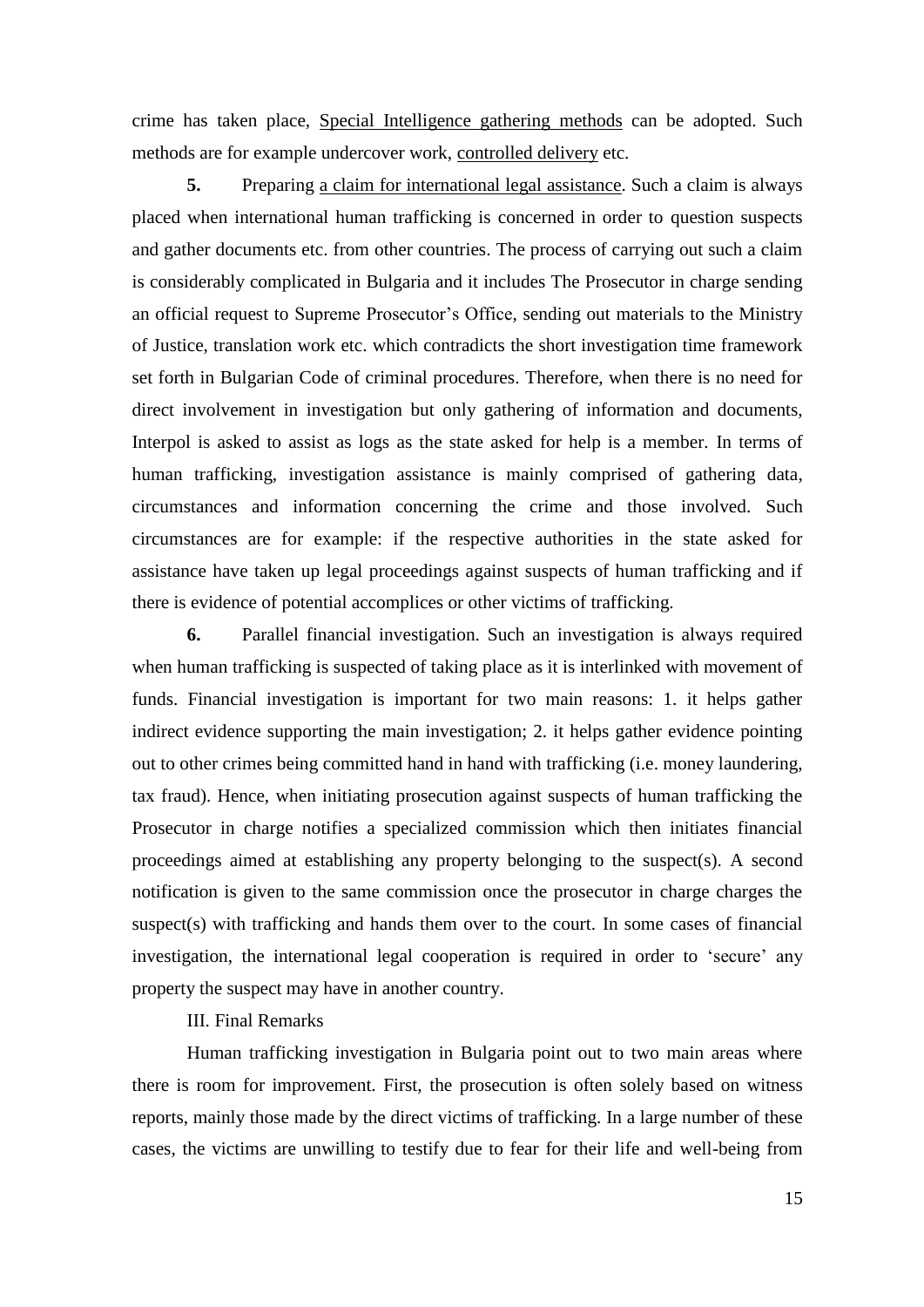their traffickers. In order to avoid this, a far more integrated method of investigation and evidence gathering is required. Such a method can include gathering initial, supplementary evidence concerning the very early stages of the trafficking process. For example, information about people most likely to be involved in trafficking such as high risk groups in society as well as investigating potential weaknesses in the trafficking network. Secondly, in terms of human trafficking successful and efficient investigation is directly linked with the respective authorities being able to gather information from other countries' authorities. Cooperation in all aspects of investigation between two or more countries is key to putting an end to human trafficking.

International legal assistance in cases "Traffic of people" in the European Union, realized in the court procedures

International legal assistance in criminal matters from Republic of Bulgaria to another state shall be rendered on the following terms:

> - concluded international treaty to which the Republic of Bulgaria is a party

- on the principle of mutuality.

- to an international court of justice whose jurisdiction has been recognized by the Republic of Bulgaria.

International legal assistance shall be rendered after sending an order, which contains defined data: the authority addressing it; the subject and motive of the request; the names and citizenship of the person to whom the request refers; the name and address of the person to whom the papers are to be handed over; if necessary – the indictment and a brief statement of the its facts. The ways of sending and receiving orders in the court procedures of the penalty cases are two:

- with the Ministry of Justice

- directly between the courts of the states

The international legal assistance in criminal matters may be refused if the granting of the request could endanger the sovereignty, national security, public order or other interests protected by law.

In the court procedures of the criminal cases, the international legal assistance can include one of the following actions, which are necessary to the defined case:

1. submission of documents;

2. investigation actions;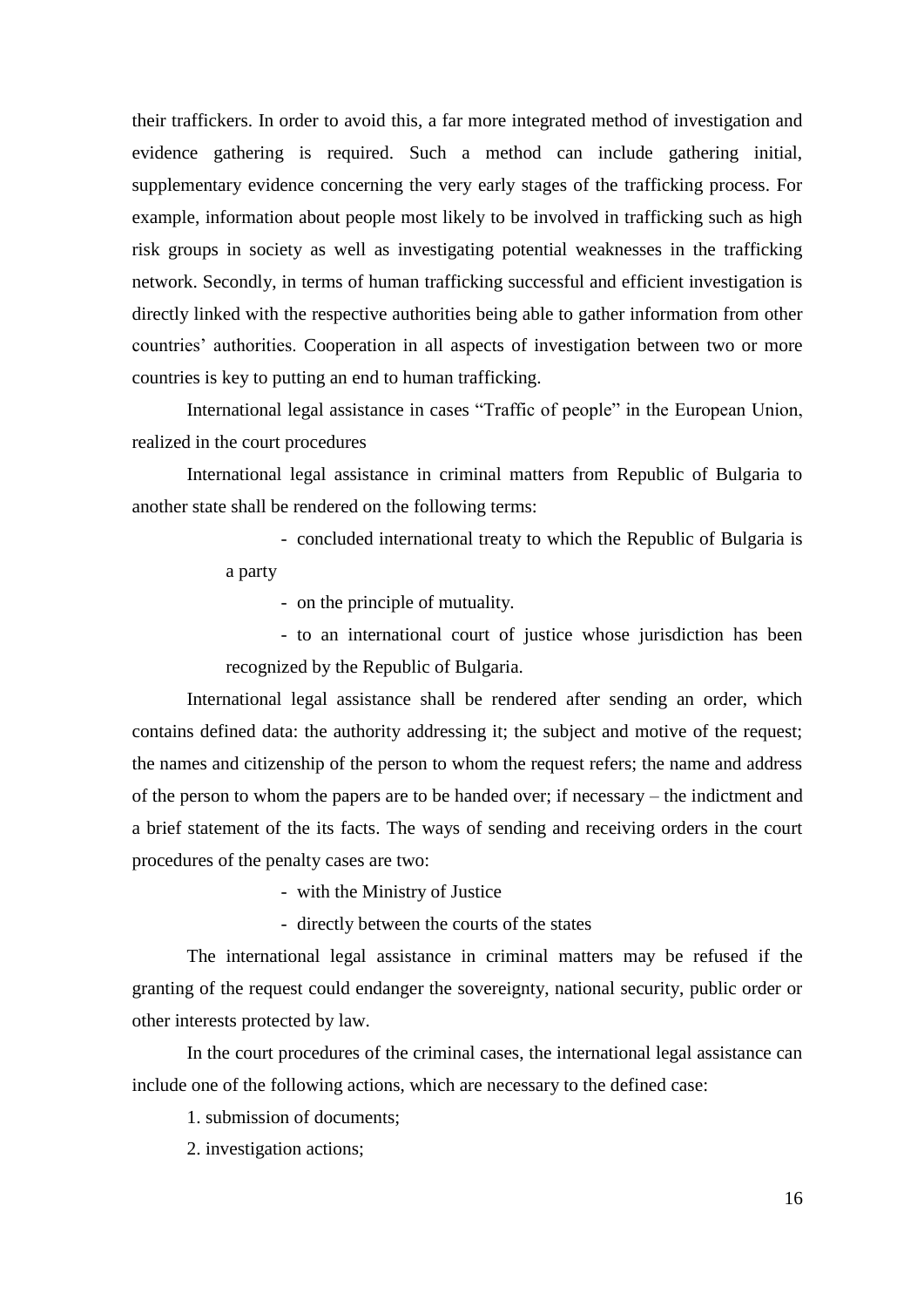3. collection of evidence;

4. providing information;

5. other forms of legal assistance if they are stipulated in an international treaty to which the Republic of Bulgaria is a party, or are imposed on the terms of mutuality.

There are special rules for some kinds of legal assistance:

**-** Appearance of a witness and an expert before a foreign court - it shall only be allowed if assurance is given that the summoned persons, irrespective of their citizenship, would not bear criminal liability for acts committed prior to summoning them. In the event of a refusal to appear, no coercive measures may be applied to them. Turning over persons detained in custody, in order to be interrogated as witnesses or experts, shall only be allowed in exceptional cases at the discretion of the respective district court on the grounds of papers submitted by the other state or the international court of justice, provided that the person gives his/her consent for being turned over and provided that his/her stay in the other state will not extend the term of his/her detention in custody.

- Interrogation of persons through video conference or telephone conference - for the needs of a court procedure, a request for interrogation through telephone conference shall be executed by a court of equal degree at the place of residence of the person, and for interrogation through video conference– by the court of appeal at the place of residence of the person. The competent Bulgarian authority may require the requesting state to ensure the technical means of interrogation. The interrogation shall be held directly by the court authority of the requesting state or under its direction in accordance with its legislation.

A person who is abroad may be interrogated by a competent Bulgarian authority or under its direction through video conference or telephone conference, when the legislation of the other state allows this. The interrogation shall be carried out in accordance with the Bulgarian legislation and the provisions of the international treaties to which the Republic of Bulgaria is a party, regulating the said means of interrogation. The interrogation in the court procedure shall be carried out by the court.

Execution of order from another state or an international court of justice:

The order for international legal assistance shall be executed under the procedure stipulated in the Bulgarian laws, or under a procedure stipulated in an international treaty to which the Republic of Bulgaria is a party. The order may also be executed under the procedure stipulated in the law of the other state or the statutes of the international court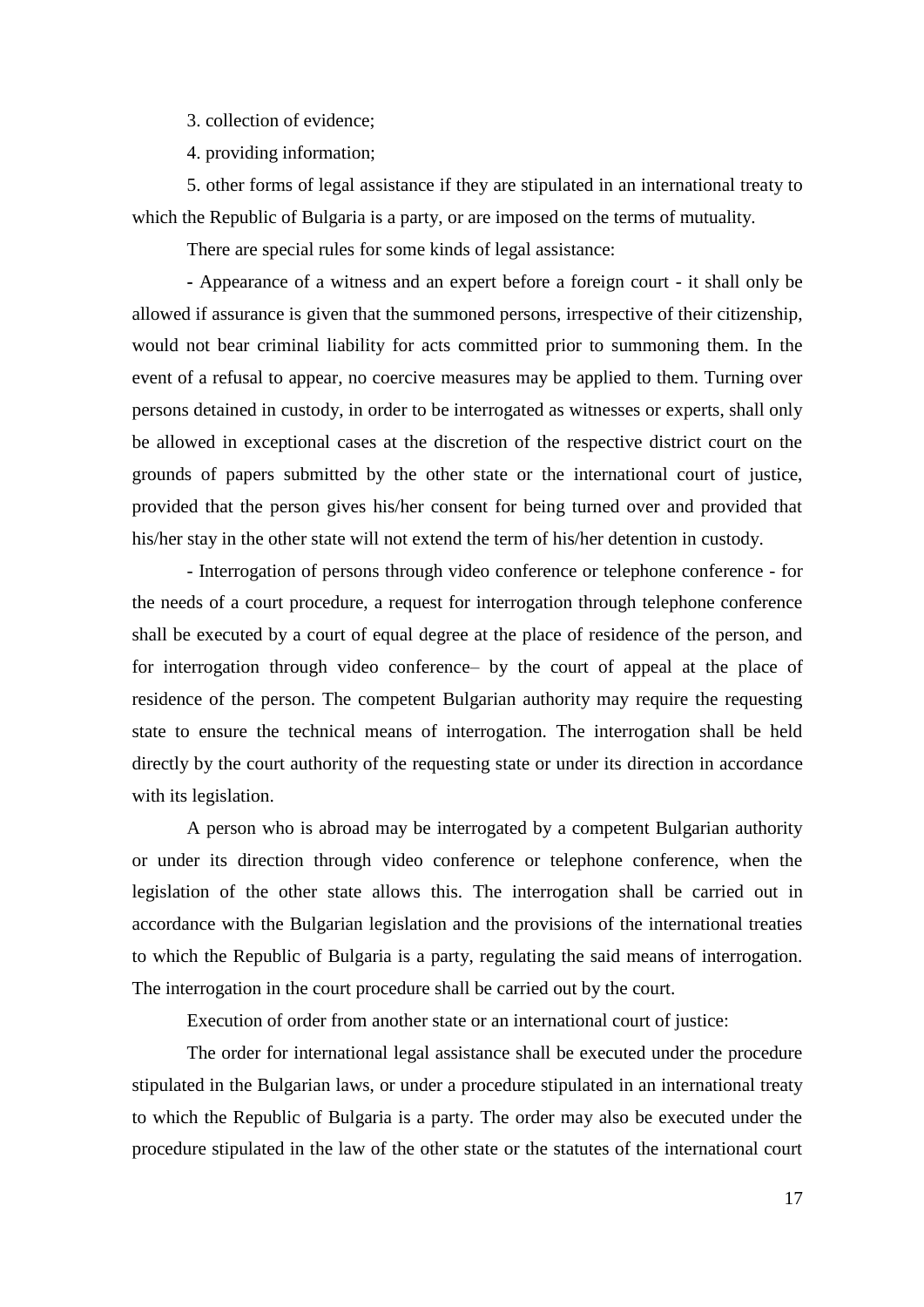of justice, provided that this has been requested and does not contradict the Bulgarian laws. The other state or the international court of justice shall be informed about the time and place of execution of the order, if this is requested.

The expenses for the execution of the order shall be distributed between the countries in accordance with the international treaties to which the Republic of Bulgaria is a party, or on the principle of mutuality.

Cases "Traffic of people" are related with the crimes, which include person who gathers, transports, hides or receives individuals or groups of people in order to be used for vicious practice, involuntary servitude, seizure of body organs or to be kept under compulsory submission regardless of their consent. For counteracting, revealing and proving of this kind of crimes the international legal assistance is very important. The main actions from this assistance are searching the suspects and the crime victims. The nature of the crimes is related with the fact, that these categories of people are located in different states and particularly the victims, which are very important witnesses in the trial. Related with this, during the court procedure, the international legal assistance shall include the actions - submission of documents – summons for the accused, the victims or other witnesses, making interrogation of persons through video or telephone conference, searching of crime-related proceeds, instrumentalities and property and its confiscation.

In these kind of crimes very important notice is that the cases often are hard for proving, because there are too many actions that must be done. Related with this the international legal assistance, which was mentioned that is very important, also shall be very fast. This is the biggest problem for the moment, that at some times the results of the international orders are received too slowly and that results in the speed of the court procedures. An idea for improving the way of executing the orders is to be a special units which only function is to administrate the orders and which has direct connection with the other states same units and on the other side with the authority, which is executing the order in its home state.

In order to increase the speed of executing the orders, coordinating the actions and discussing the existing problems in the field of the international legal assistance in criminal matters and also during the work in the cases, very often our court uses the help of the Bulgarian member in Eurojust – Hague and his assistants. As it was mentioned, related with the high importance of the international assistance, particularly in the cases "Traffic of people", which is recognized very seriously in our country, the Bulgarian